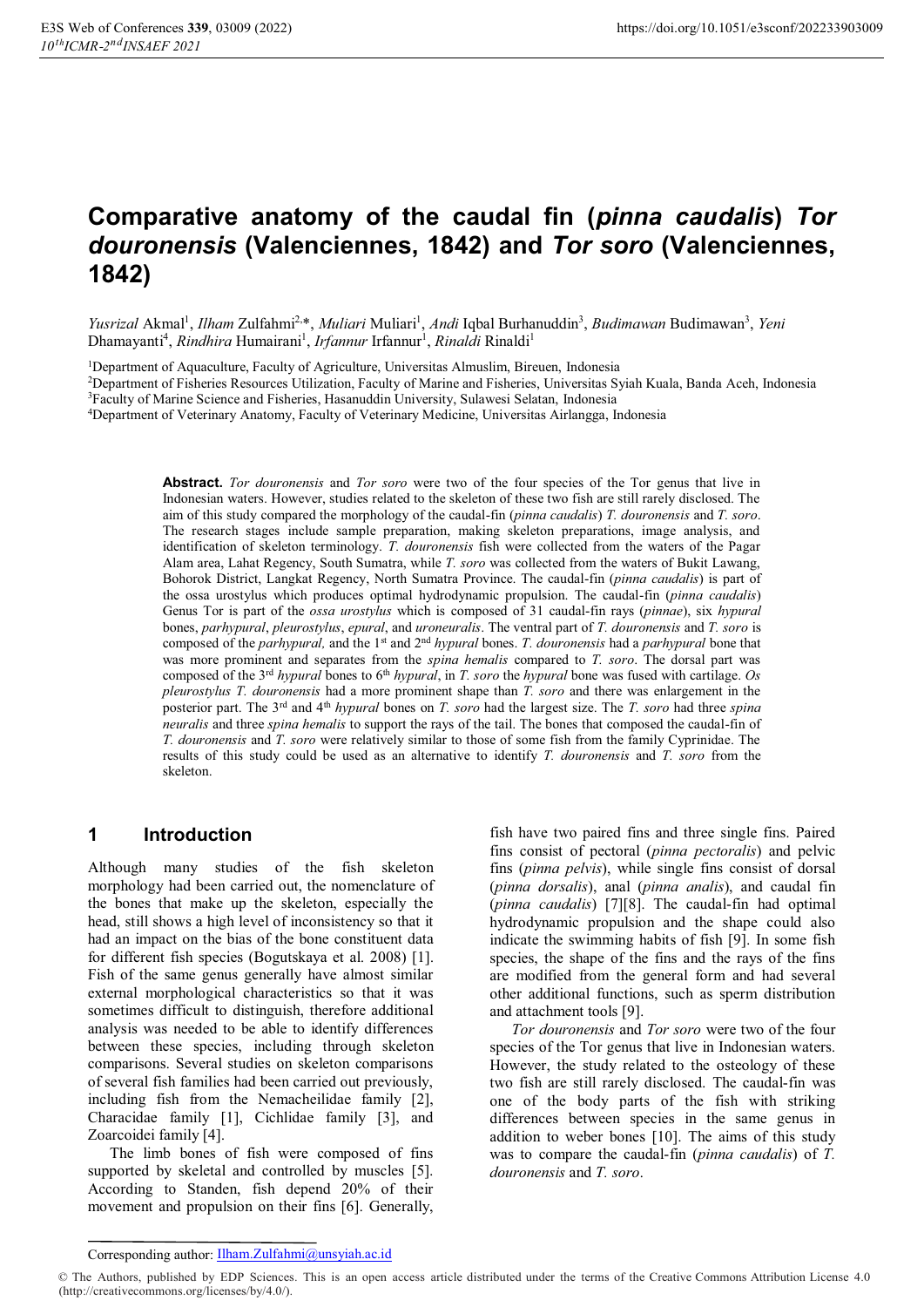## **2 Materials and Methods**

#### **2.1 Location and Sample Preparation**

The research stages include sample preparation, making skeleton preparations, image analysis, and identification of the skeleton terminology. Making skeleton preparations at the Aquaculture Laboratory, Aquaculture Study Program, Faculty of Agriculture, Almuslim University. The fish was used in this study were obtained by direct capture from fish collectors. Sample of the fish have a minimum weight, at least 2 kg with a length 30-50 cm. *T. douronensis* were collected from the waters of the Pagar Alam area, Lahat Regency, South Sumatra, while *T. soro* was collected from the waters of Bukit Lawang, Bohorok District, Langkat Regency, North Sumatra Province. 10 sample for each type of the fish were collected. The fish are then preserved using ice and transported to the laboratory.

#### **2.2 Caudal fin preparation**

The procedure of the preparation tail was based on Zulfahmi et al. 2020[11]. Tail's fish was cutting located at the posterior aspect of the last centrum of the *ossa vertebrae caudales.* The separated fish fins are then soaked in hot water at a temperature range of 80– 90°C until the muscle and connective tissue are blistered and white. Soaking in hot water was done carefully so that the bones did not become brittle. Preparation of fish skeleton preparations was done physically and chemically. Physically, fish scales are removed using a knife or tweezers and then doused with hot water until the muscles scald and turn white. The chemical stage begins with immersing the skeleton sample into formalin 10%. Specimens were transferred to 70% ethanol solution to remove stains on the skeleton [12].

#### **2.3 Image editing and Identification of Skeleton Terminology**

The digital image of the fish was taken from the lateral direction with *Canon EOS 750D.* After that, it was analyzed with the *Adobe Photoshop CS6* software and then presented with a table and image.

### **3 Results and Discussion**

The cauda fin (*pinna caudalis*) of the Tor's Genus was part of the urostylus bones. These bones had 31 of the cauda fin (*pinnae*), six of the hypural bones, pleurostylus, epural, and uroneuralis bone. The ventral side of the *T. douronensis* and *T. soro* is composed of parhypural bone, and  $1<sup>st</sup> - 2<sup>nd</sup>$  hypural bones. The parhypural bone of the *T. douronensis* more prominent than T. *soro*. The parhypural bone of the *T. soro* fused with cartilage bone and enlargement at the posterior part.

The dorsal part was composed of the  $3<sup>rd</sup>$  to  $6<sup>th</sup>$  hypural bones, and in *T. soro* the hypural bone was fused with cartilage. Os pleurostylus *T. douronensis* was a more prominent shape than *T. soro*, and there was an enlargement in the posterior part. The  $1<sup>st</sup>$ ,  $3<sup>rd</sup>$ , and  $4<sup>th</sup>$ hypural bones of the *T. soro* had the largest size, while the 5<sup>th</sup> and 6<sup>th</sup> hypural was the smallest size. The 2<sup>nd</sup> hypural *bone of T. douronensis* was the largest one, while the 6<sup>th</sup> hypural was the smallest size. *T. soro* had three neural spines and three haemal spines to support the rays of the caudal fin (Figure 1.)

The bones that make up the fins of the tail of *T. douronensis* and *T. soro* are relatively the same as some fish from other Cyprinidae families, such as *Ischikauia steenackeri*, *Alburnus amirkabiri*, *Cyprinion milesi*, and *Barbus cyri* [14][15][16][17]. However, the Barbus cyri fish had a larger hypural bone size than the parhypural bone, compared to that T. *soro* fish.



**Fig. 1.** *Pinna caudalis* lateral view of *T. douronensis* (A) and *T. soro* (B). Description: *arcus neuralis* (AN); *Centrum* (C); *Os epural*  (E); *Os hypural* (H); *Os parhypural* (PH); *Os pleurostylus* (PLS); *Os preural urostylus* (PU); *spina haemalis* (SH); *spina neuralis*  (SN); *Os uroneuralis* (UN); *Ossa urostylus* (UST). Bar scale: 0.5 cm.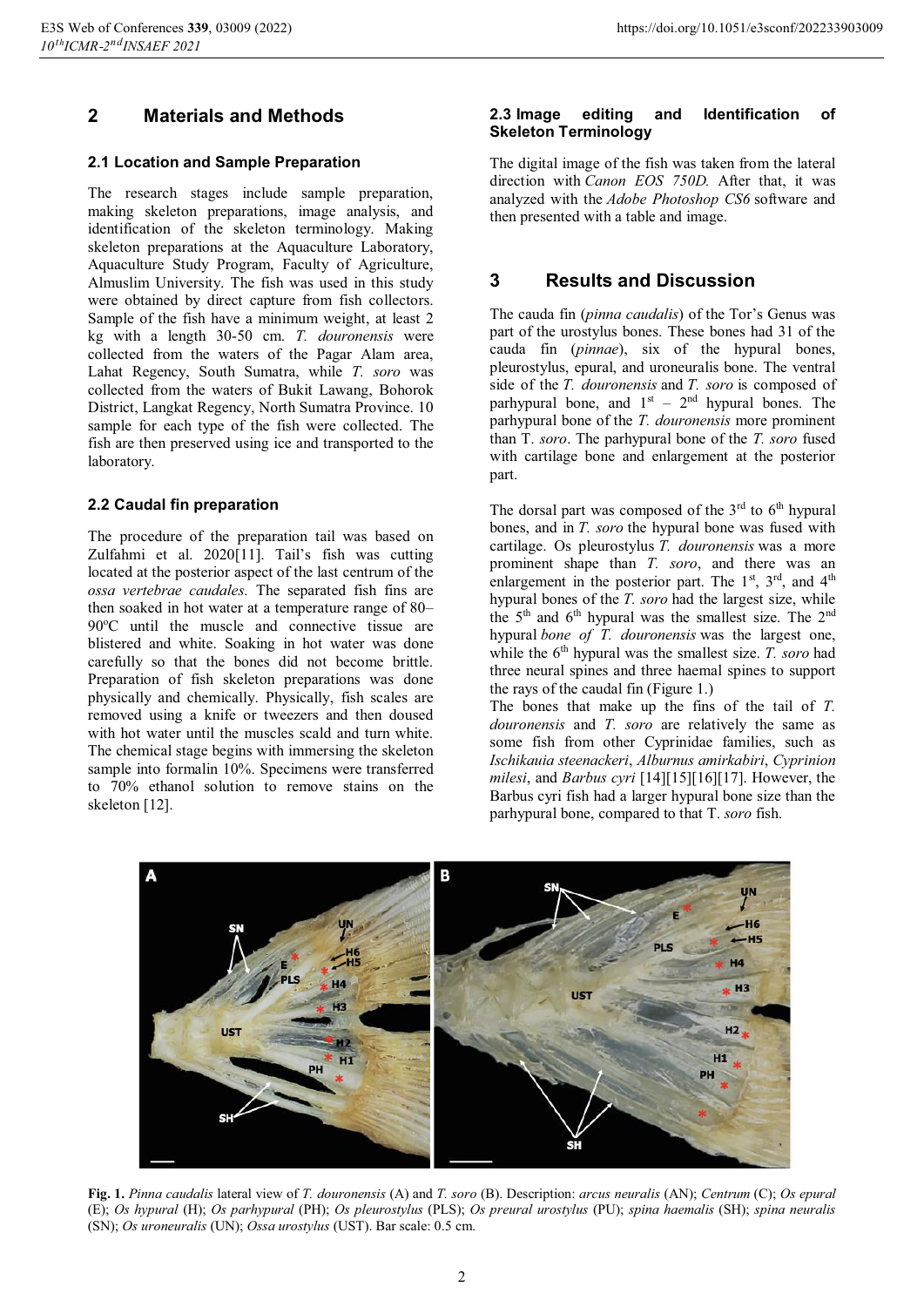| N <sub>0</sub> | Bone name     | ັ<br>view | T. douronensis                                   | T. soro                                             |
|----------------|---------------|-----------|--------------------------------------------------|-----------------------------------------------------|
| 1              | Os parhypural | Lateral   | The shape more prominent and slim,               | The shape thinner, enlargement at the               |
|                |               |           | separated from spina hemalis                     | posterior part, and fused to spina                  |
|                |               |           |                                                  | hemalis                                             |
| 2              | Os hypural 1  | Lateral   | Slim and sturdy                                  | Enlargement at the posterior part                   |
| 3              | Os hypural 2  | Lateral   | Slim and thin                                    | Slim and short                                      |
| $\overline{4}$ | Os hypural 3  | Lateral   | Slim and sturdy                                  | Wide and enlargement at the posterior               |
|                |               |           |                                                  | part                                                |
| 5              | Os hypural 4  | Leteral   | Had a clear boundary with the $5th$              | Had the largest size with indistinct                |
|                |               |           | <i>hypural</i> bone                              | boundaries with the $5th$ hypural O                 |
| 6              | Os hypural 5  | Leteral   | Not wide and short                               | Wide and long                                       |
|                | Os hypural 6  | Lateral   | Clearly boundry with the 5 <sup>th</sup> hyoural | Indistinct boundry with the 5 <sup>th</sup> hypural |
|                |               |           | bone                                             | bone                                                |
| 8              | Neural spines | Lateral   | 2 spines                                         | 3 spines where the last one bigger than             |
|                |               |           |                                                  | others                                              |
| 9              | Haemal spines | Lateral   | 2 spines                                         | 3 spines                                            |

**Table 1.** Comparative morphology of the caudal fin (*pinna caudalis*) *T. douronensis* and *T. soro*

*T. douronensis* had more tail fin rays than *Petrocephalus simus* (family Mormyridae) and lower than *Oreochromis lorenzoi* fish (family Cichlidae) [18][19]. The caudal fin rays of *T. douronensis* and *T. soro* fish were divided into two parts, namely the ventral fin rays and the dorsal fin rays with sharp angles. According to Lauder, the function of the ventral caudal fin rays was more dynamic than the dorsal [20]. The shape of the pointed tail fin with long fingers on the *Keureling* fish indicated that the fish was capable of swimming at high speeds [21]. The caudal fin was one of the bones that had a high variation between species compared to the bones that make up other body parts.

#### **4 Conclusion**

The caudal fin (*pinna caudalis*) of *T. douronensis* and *T. soro* fish was part of the ossa urostylus. The urostylus bone was composed of 31 caudal-fin rays (*pinnae*), six hypural bones, parhypural, pleurostylus, epural, and uroneuralis bones. The ventral parts of *T. douronensis* and *T. soro* were composed of the parhypural bone and the  $1<sup>st</sup>$  and  $2<sup>nd</sup>$  hypural bones. *T. douronensis* had a parhypural bone that was more prominent and separated from the *haemalis spine* than *T. soro*. The dorsal part was composed of the 3rd to 6th hypural bones. The hypural bone of the *T. soro* fused with cartilage. The shape pleurostylus *bone T. douronensis* was more prominent than *T. soro,* and there was an enlargement in the posterior part. The size of the 3rd and 4th hypural bones of the *T. soro* was the largest. The *T. soro* had three neural spines and three haemal spines to support the rays of the caudal fin. The results of this study could be used as an alternative to identify *T. douronensis* and *T. soro* by osteology.

**Acknowledgments.** We would like to thank the Ministry of Education, Culture, Research, and Technology Indonesia for funding this research through the Penelitian Kerjasama Antar Perguruan Tinggi/PKPT scheme (Number: B/112/E3/RA.00/2021 and Agreement/Contract Number: 173/ E4.1/AK.04.PT/2021, 035/LL13/AKA/LT /2021, 140/LPPM-Umuslim/KP/2021).

#### **References**

- 1. Y. Akmal, Y Dhamayanti, & E. Paujiah. Osteocranium of Tor tambroides (Cypriniformes: Cyprinidae) from Tangse River, Aceh, Indonesia. *Biodiversitas Journal of Biological Diversity*, *21*(2) (2020).
- 2. P. Mafakheri, S. Eagderi, H. Farahmand Mousavi-Sabet H. Osteological structure of Kiabi loach, *Oxynoemacheilus kiabii* (Actinopterygii: Nemacheilidae). *Iranian Journal of Ichthyology*, 1(3):  $197 - 205$  (2015).
- 3. K. Dierickx, W. Wouters, & W. Van Neer. Comparative osteological study of three species of distinct genera of *Haplotilapiini* (Cichlidae). *Cybium*, 41(3): 223-235 (2017).
- 4. EJ. Hilton & NJ. Kley. Osteology of the Quillfish, *Ptilichthys goodei* (Perciformes: Zoarcoidei: Ptilichthyidae). *Copeia*, *2005*(3): 571-585 (2005).
- 5. EJ. Hilton. The Skeleton Bony Fish Skeleton. Elsevier Inc. All rights reserved, Virginia Institute of Marine Science, Gloucester Point, VA, USA. 434-436p (2011).
- 6. EM. Standen. *Buoyancy, Locomotion, and Movement in Fishes, Paired Fin Swimming*. Elsevier Inc, McGill University, Canada. 564p (2011).
- 7. P. Lőw, K. Molnár, G. Kriska. Atlas Of Animal Anatomy And Histology. Springer, pp17 (2016).
- 8. J. Cardeira, R. Valles, G. Dionısio, A. Estevez, E. Gisbert, P0.00000 Pousao-Ferreira, ML. Cancela, PJ. Gavaia. Osteology of the axial and appendicular skeletons of the meagre *Argyrosomus regius* (Sciaenidae) and early skeletal development at two rearing facilities. *Journal of Applied Ichthyology*, 28(12): 464–470 (2012).
- 9. Y. Akmal, & MF. Rahardjo. Morphology of appendicular skeleton of the Thai mahseer's Tor tambroides (Bleeker, 1854). *Jurnal Iktiologi Indonesia*, *18*(3), 261-274 (2018).